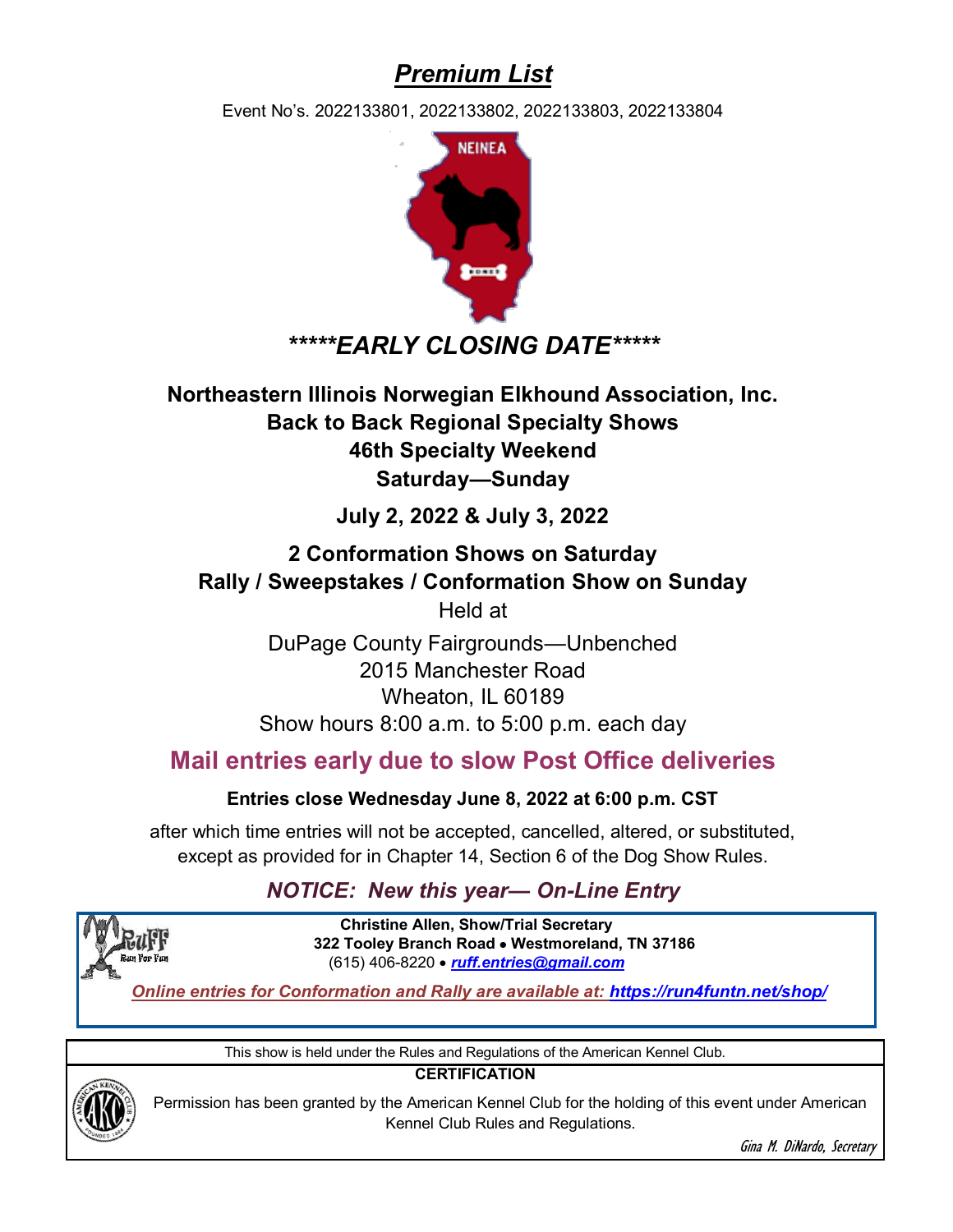# 46th Specialty Weekend

(Unbenched) Specialty Conformation, Sweepstakes and Rally All events indoors **OFFICERS**

### President …………………………………………………….….………………..………...Leslie Forrest Vice President ………………………………………….……….……………..……….……Ray Vaturro Treasurer ………….…………………………………..……...………………..………...George Forrest Recording Secretary ………………………….………………….…………………….…… Toni Sibrel Corresponding Secretary …..……………………………………….………………...…….. Sue Lazar

1N575 Newton Avenue, Glen Ellyn, IL 60137, 630-462-1817

#### *BOARD OF DIRECTORS*

Mallory Golladay Betsy Wade Vaturro

### **SHOW COMMITTEE**

| Co-Chair:  Leslie Forrest, 21738 Hampton Ct, Kildeer, IL 60047 847-553-6337 |
|-----------------------------------------------------------------------------|
| Rally Chair  Toni Sibrel, 753 Durham Ln, Grayslake, IL 60030  847-507-5311  |
|                                                                             |
|                                                                             |
|                                                                             |
|                                                                             |
|                                                                             |
|                                                                             |
|                                                                             |
|                                                                             |
|                                                                             |

#### **VETERINARIAN ON CALL**

VCA Arboretum View Primary Care 2551 Warrenville Road Downers Grove, IL 630-963-0424 Saturday 8 a.m. to 4 p.m. Emergency Care Saturday after 4 p.m. and Sunday—Open 24 hrs

#### **PHOTOGRAPHER**



Canine Candids by Lynda, Lynda Birmantas Beam Grayslake, IL—http://lyndabeam.zenfolio.com Only the official photographer will be allowed to take winning photographs

> **On site Show Secretary** Penny Matusiak; 815-378-6543; lorsun4@ yahoo.com.

**Mail all entry forms and fees (payable to NEINEA) to: Run4FunTN, c/o Chris Allen 322 Tooley Branch Rd; Westmoreland, TN 37186 Online entries can be made at: https://run4funtn.net/shop/**

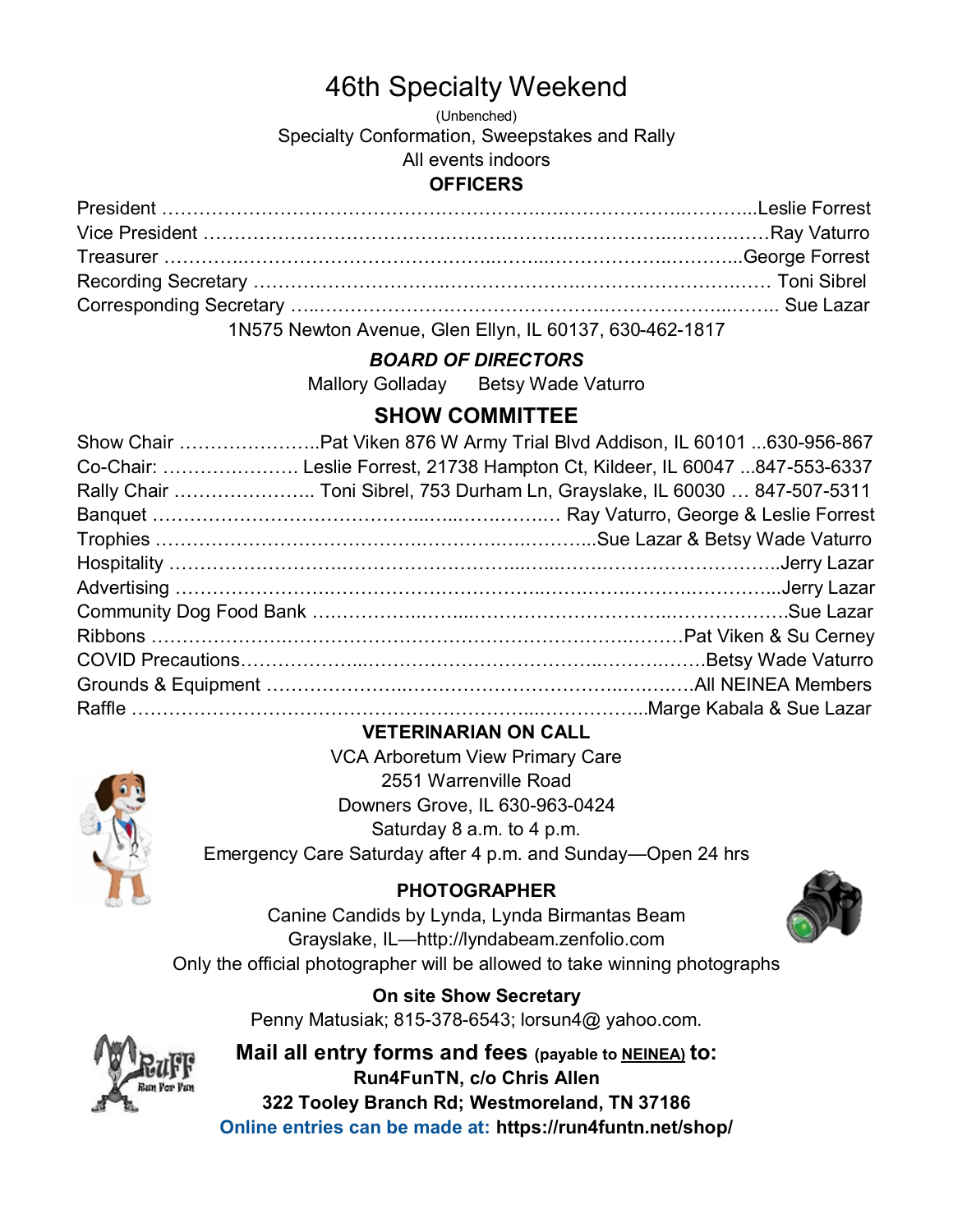#### *JUDGES*

#### **Saturday**

*Conformation—Show 1 (#*2022133801) **\***Ronda Bermke #94073. Greenleaf, WI 54126 *Conformation—Show 2 (#*2022133802) Mr. Jean-Christophe Bouliguez #106039, Quebec City, QC G3K0W5

#### **Sunday**

*Conformation (#*2022133803) **\***Ms. Carlin Rasmussen-Johnson #103975, Wisconsin Rapids, WI 54495

> *Puppy & Veteran Sweepstakes* Jeanne Nonhof #4693, Plymouth, WI 53073

*Rally (#*2022133804) Dr. Sandy Gould #92112, Joliet, IL 60435 (\*Provisional Status)

The club reserves the right to cancel this event in the event of extreme weather conditions

#### **SPECIALTY CONFORMATION CLASSES Regular Classes** The following classes will be offered for Dogs and Bitches: Puppy 6 mos & under 9 mos Bred by Exhibitor Puppy 9 mos & under 12 mos American Bred Junior 12 mos & under 18 mos Open Best of Breed **Non-Regular Classes**  (Single dog entries) offered for Dogs and Bitches Entrants may be altered. Winners eligible to compete for Best of Breed Veteran 7 yrs & over **Junior Showman-SPECIALTY RALLY CLASSES** ship will NOT be Novice A & B Advanced A & B **Offered** Intermediate Excellent A & B

### **INVITATION TO SERVE…COMMUNITY DOG FOOD BANK**

Master

The members of NEINEA invite exhibitors and friends to participate in a community service project. We are asking that you bring a bag or cans of dog or cat food or healthy, nonperishable treats to NEINEA's 46<sup>th</sup> Specialty Shows. Sue Lazar, has volunteered to manage the collection of the contributions and distribute the food to an area food bank to help people in need feed their animal companions. By providing pet food through an established food bank, many pets can remain in their current homes instead of being turned over to local animal shelters or abandoned. **Please help us help others!**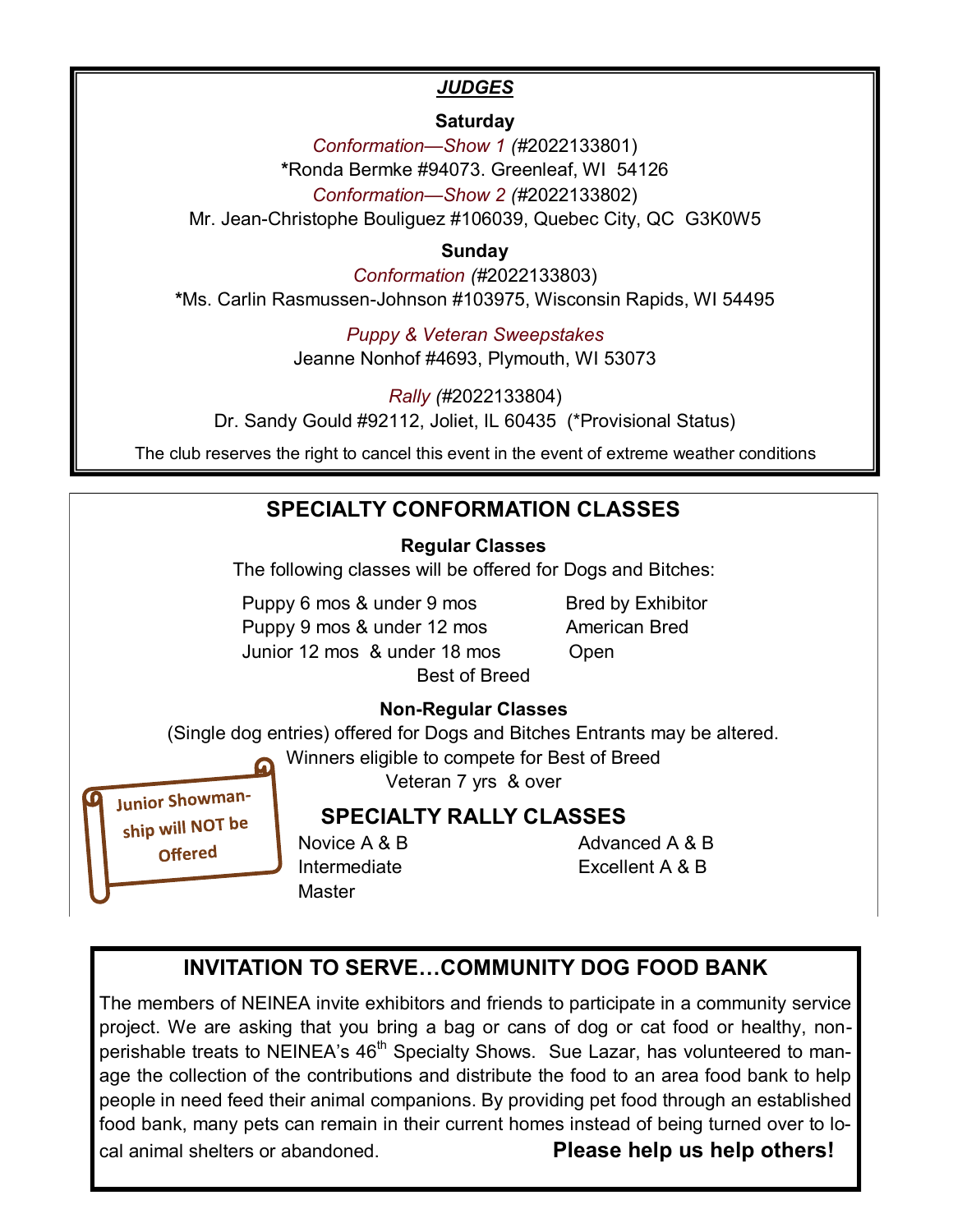| <b>ENTRY INFORMATION—EACH SPECIALTY</b>                              |      |  |
|----------------------------------------------------------------------|------|--|
| First entry in each class unless otherwise specified                 | \$30 |  |
| Each additional entry of same dog                                    | \$24 |  |
| Puppy Class, (6-9, 9-12)                                             | \$24 |  |
| Non-regular classes as a first entry                                 | \$24 |  |
| Puppy Sweepstakes ( <i>must also be entered in a regular class</i> ) | \$24 |  |
| Veteran Sweepstakes (need not be entered in a regular class) \$24    |      |  |
| <b>First entry in Rally</b>                                          | \$30 |  |
| <b>Additional entries in Rally Trial</b>                             | ፍ24  |  |

All entry fee **checks or money orders (US funds) are to be made payable to NEINEA**. One check is sufficient for all enclosed entries

#### **Entries are to be mailed to Run4FunTn, c/o Chris Allen, 322 Tooley Branch Rd, Westmoreland, TN 37186**

A Recording Fee of \$.50 plus \$3.00 service fee shall be required for each dog entered at any Licensed or Member Club Show, Obedience Trial or Tracking Test. This recording fee is to be collected by the Show giving Club and paid to the American Kennel Club. If a dog is entered in more than one class in the show, the Recording Fee is to be collected on the first entry only. (American Kennel Club Rule, Chapter 14, Section 2.)

**ENTRIES CLOSE** at the home of the Secretary on **WEDNESDAY, June 8, 2022 at 6:00 p.m. CT** after which time entries will not be accepted, cancelled, altered or substituted, except as provided for in Chapter 11, Section 6 of the Dog Show Rules. Payment must accompany entry. RETURNED CHECKS do not constitute a valid entry fee. We are not able to process credit cards.

Entries will not be accepted if received without signature, fees and Agreement and Rules on the back of entry form.

**MAKE ALL CHECKS AND MONEY ORDERS payable to NEINEA**. Canadian exhibitors must make fees payable in U.S. funds. Please mail checks or money orders with entries. The show giving club assumes no responsibility for cash sent through the mail. **ENTRIES SENT VIA OVERNIGHT SERVICES (UPS, FED-EX, AIRBORNE, EXPRESS MAIL, ETC.) MUST CON-TAIN A SIGNATURE WAIVER AS NO ONE MAY BE AVAILABLE FOR SIGNATURE WHEN DELIVERED.** 

**REMEMBER TO SIGN A WAIVER OF SIGNATURE IF YOU ARE SENDING YOUR ENTRIES VIA OVERNIGHT DELIVERY.** 

**DUPLICATE ENTRIES**: We will make every effort to find duplicate entries, but once entry is processed, no refund will be made.

**NO FAX ENTRIES** will be accepted .

**Online entries will be accepted at:**



*Online entries for Conformation and Rally are available at: https://run4funtn.net/shop/*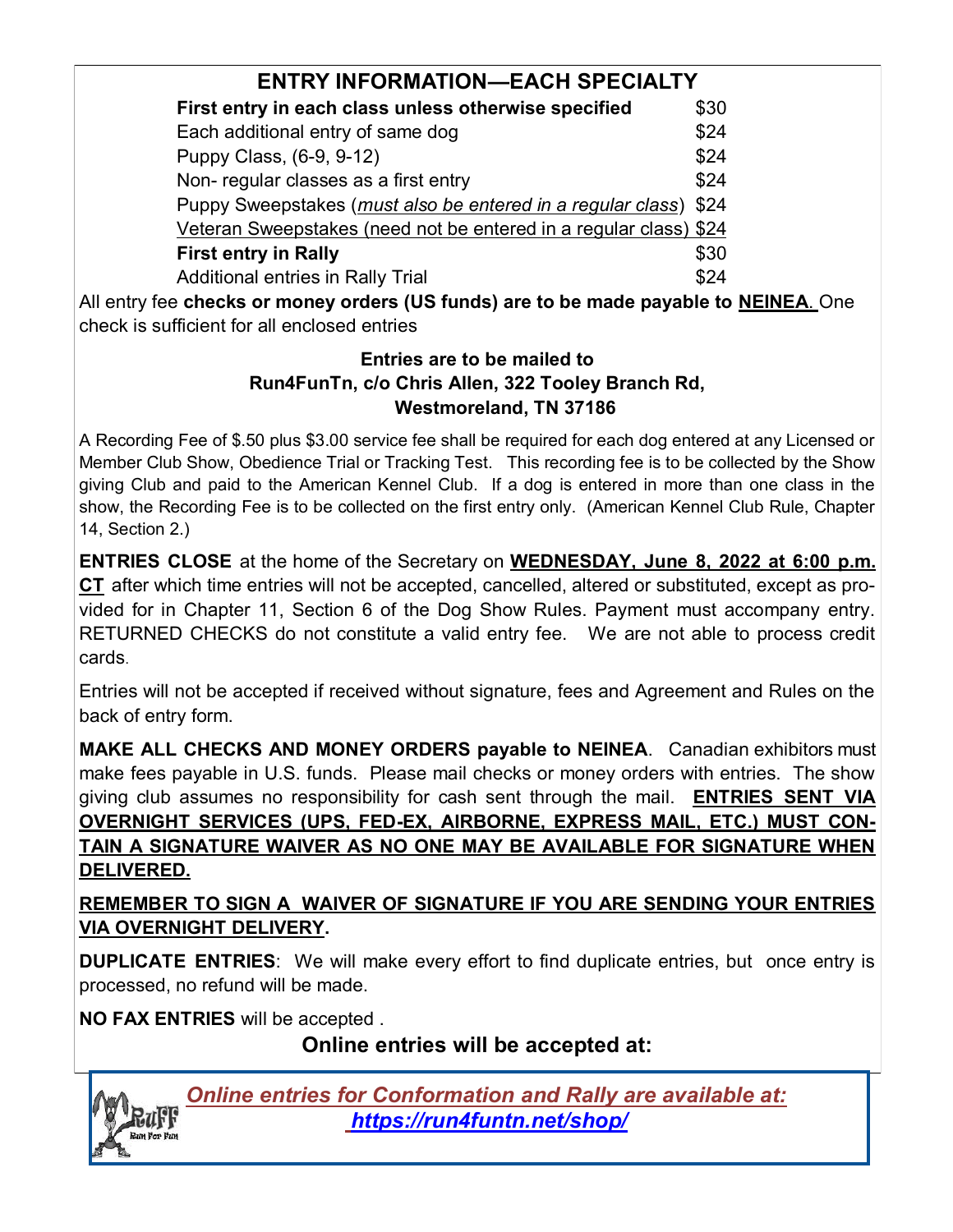### NOTICE TO EXHIBITORS

- 1 Entries will not be accepted without proper fees and signatures. Entries must be submitted on approved entry forms with the signed agreement on the reverse side
- 2 Please typewrite or print plainly all information on the entry except the owner's signature
- 3 No entries will be returned if the show cannot open or be completed by reason of riots, civil disturbances, fire, an act of God, public emergency, act of public enemy, strikes or any other causes beyond the control of NEINEA.
- 4 Trophies must be claimed at the show. None will be mailed
- 5 Exercise your dogs in designated area only. Clean up after your dogs.
- 6 Entry fees will not be refunded in the event that a dog is absent, disqualified or excused by a Veterinarian or Judge, or barred from competition by action of the Show Committee.
- 7 No hookups or camping facilities at the Show site. Electricity is available. Arrange and pay fee directly at fairgrounds office.
- 8 The Fair Grounds will be available after 5:30 p.m. Friday, July 1, 2022. Building closes 6:30 p.m.
- 9 **PLEASE NOTE CATALOGS WILL BE ON A PRE-ORDER BASIS**. Order on entry form.
- 10 Remember when entering your dog one entry form for both days may be used if it is for the same dog entered in the same classes.
- 11 **Entry fees (less \$5.00 per class/per event)** will be refunded to Rally entrants for bitches in season after the closing date if a written veterinarian certification and refund request is provided to the "On Site" Show Secretary at least 30 minutes prior to the start of rally judging.
- 12 **A returned NSF check** renders an entry invalid. Acceptance of entry will only be made if the indicated entry fees, **plus a NSF fee of \$35.00,** are paid in cash or money order, and received prior to the start of judging.
- **13 Please mail entries EARLY due to slow Post Office delivery**

### *WANTED SILENT AUCTION ITEMS*

Quality Elkhound, Moose, or dog-related theme Marge Kabala will be taking items at the

#### **NEINEA Regional Specialty Show July 2 and July 3, 2022 DuPage County Fairgrounds**

Silent Auction/Raffle Committee Members Marge Kabala, (773) 750-9989 Sue Lazar, (630) 462-1817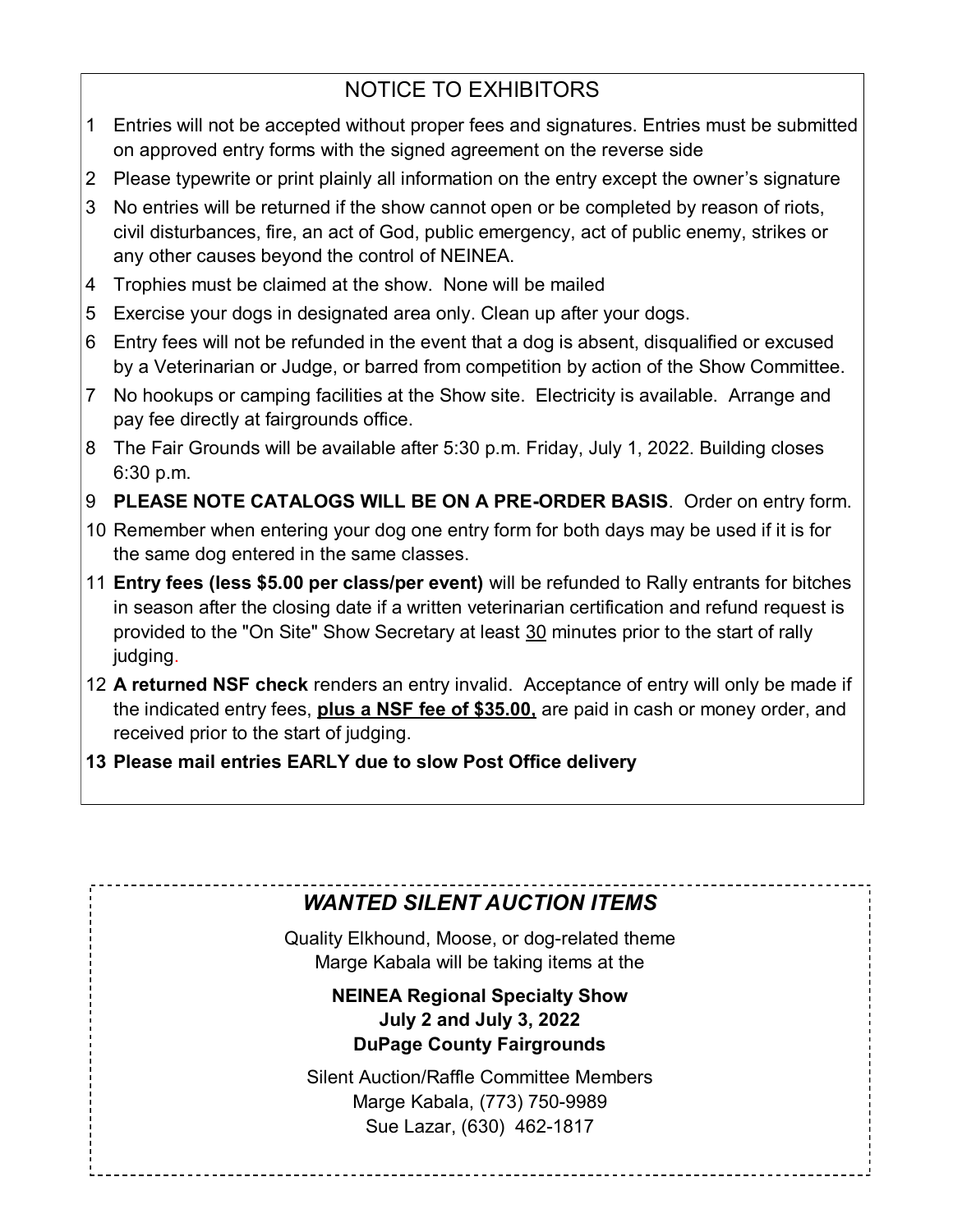### **SWEEPSTAKES (Sunday Only)**

#### **Puppy Sweepstakes**

Puppy Sweepstakes is open to all Norwegian Elkhounds who on the day of the show will be 6 months and under 18 months of age, and who have not completed a championship prior to the closing of entries. Each entry for the sweepstakes must be entered in a regular class at this show

> Division of Classes for Puppy Sweepstakes Puppy Dog or Bitch, 6 mos & under 9 mos Puppy Dog or Bitch, 9 mos & under 12 mos Puppy Dog or Bitch, 12 mos & under 18 mos

#### **Distribution of Puppy Sweepstakes Prize Money**

35% OF TOTAL ENTRY FEES WILL BE RETAINED BY Club for expenses. The remainder of the monies received from entry fees shall be awarded to the class winners on a proportional basis as follows: 50% to be divided amount first place winners. The remaining 50% of the fee divided 60% to Best Puppy in Sweepstakes and 40% to Best of Opposite Sex to Best Puppy in Sweepstakes

#### **Veteran Sweepstakes**

Veteran Sweepstakes is open to all Norwegian Elkhounds who are at least 7 years of age on the day of the Sweepstakes. Entrants may be altered and need not be entered in a regular class. Only one winner from each class will be chosen. There is no competition between the sexes. From the class winners a Best Veteran Dog in Sweepstakes and Best Veteran Bitch in Sweepstakes will be chosen.

> Dogs or Bitches 7 yrs & under 9 yrs Dogs or Bitches 9 yrs & under 11 yrs Dogs or Bitches 11 yrs & older

#### **Division of Veteran Sweepstakes Prize Money**

35% of total entry fees will be retained by Club for expenses. The division of entry fees will be an equal split between Best Dog and Best Bitch in Veteran Sweepstakes. Best Veteran Dog 50% & Best Veteran Bitch 50%. A Participation Ribbon will be awarded to each participant.

All cash prizes rounded to nearest dollar amount. Undistributed funds revert back to Club. Class cash prizes will be pad in the ring to the person handling the dog. Claims for prize money must be made in the ring before the judging is over. NEINEA disclaims any liability for cash prizes after judging is over.

Indicate the Sweepstakes Class with age division, in the space provided for Additional Classes on the entry form.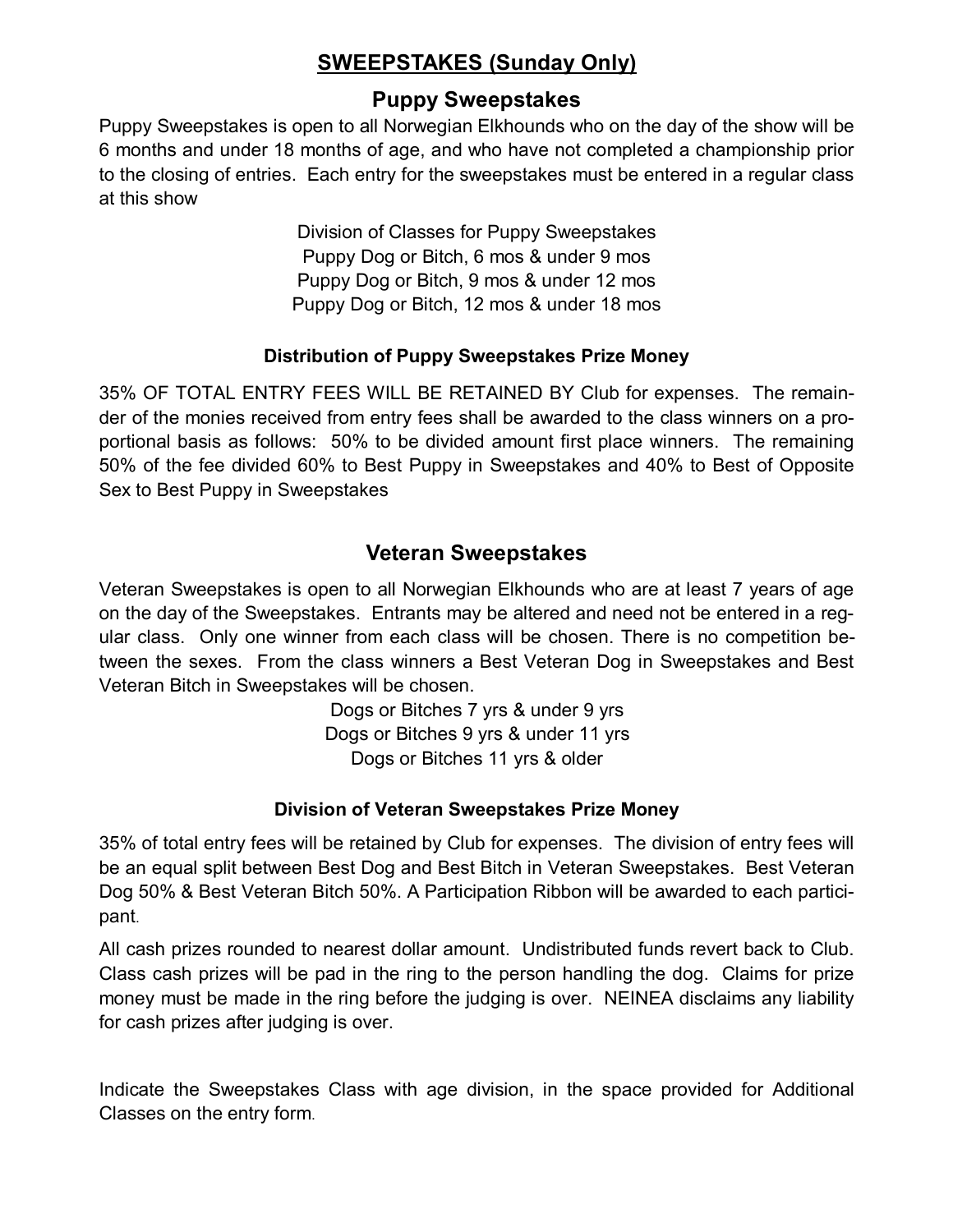### **TROPHIES AND AWARDS**

#### **SATURDAY SPECIALTY PRIZES SHOW 1**

All trophies must be claimed the day of the show

| Best of Opposite Sex to BOB  Metal Moose Square Wall Sculpture |
|----------------------------------------------------------------|
|                                                                |
| Winners Dog  Carafe & Goblet w/ Etched Elkhound                |
|                                                                |
|                                                                |
|                                                                |
|                                                                |
|                                                                |

### **SATURDAY SPECIALTY PRIZES SHOW 2**

All trophies must be claimed the day of the show

|                                              | Best of Opposite Sex to BOB  Moose & Elkhound on Granite Base |
|----------------------------------------------|---------------------------------------------------------------|
|                                              |                                                               |
|                                              |                                                               |
|                                              |                                                               |
| Reserve Winners Dog  Resin Moose Photo Frame |                                                               |
|                                              | Reserve Winners Bitch  Slate Moose Photo Frame                |
|                                              |                                                               |
|                                              |                                                               |

### **SUNDAY SPECIALTY PRIZES**

All trophies must be claimed the day of the show

| Rally High Combined Advance B & Excellent B \$10.00                 |  |
|---------------------------------------------------------------------|--|
| Rally High Combined Triple Advance B, Excellent B & Master  \$10.00 |  |

### **AWARDS OF MERIT—SATURDAY & SUNDAY**

Awards of Merit will be presented to up to three dogs (of either sex) considered by the judge of the Best of Breed Competition to be worthy of Special Merit. These awards will be given after the judge has selected Best of Breed, Best of Opposite Sex to Best of Breed, Best of Winners and Select Dog and Bitch. The winners of these awards having been deemed worthy of merit by virtue of their placement are not eligible for an Award of Merit.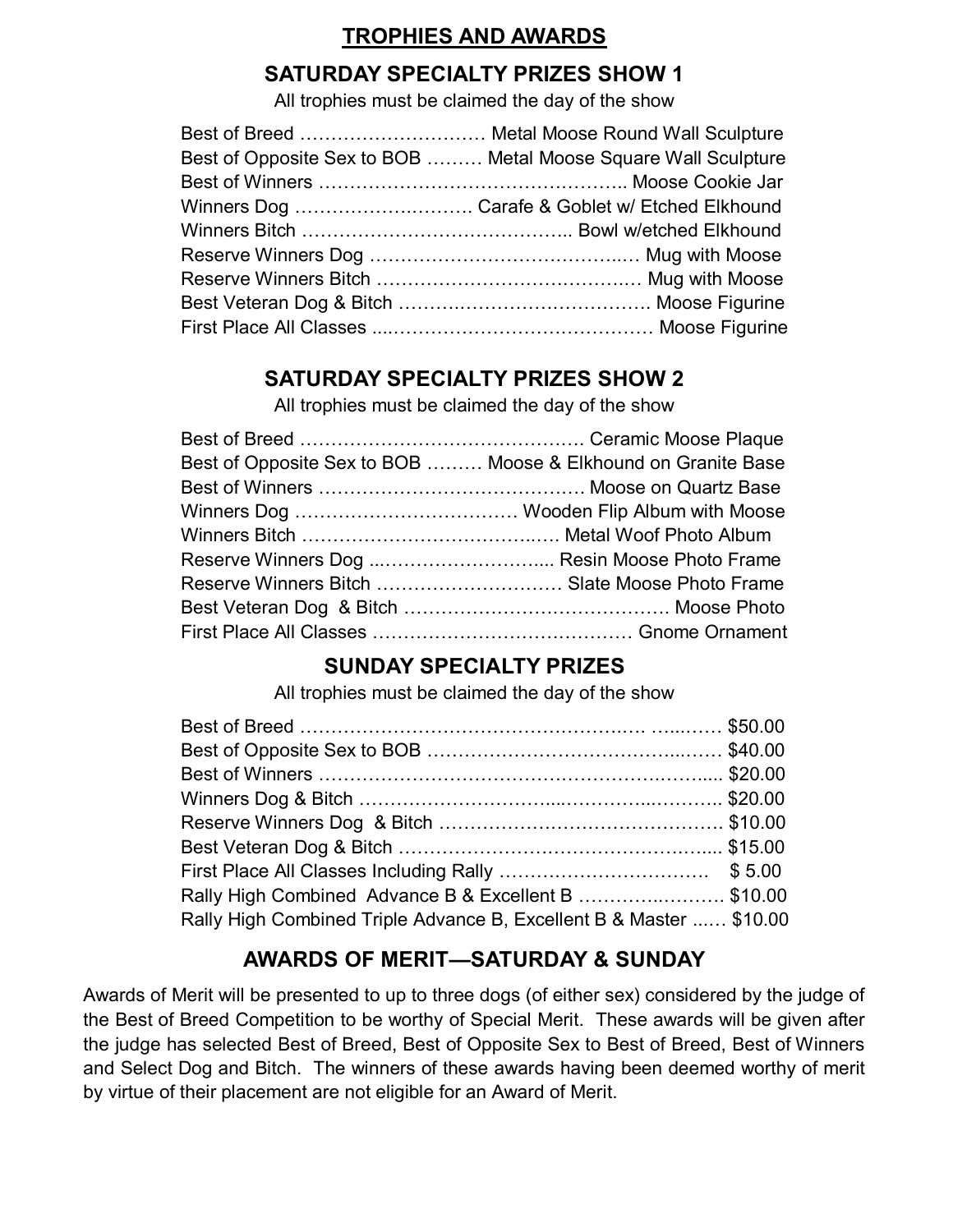### **HOTELS IN THE AREA ACCEPTING DOGS**

**Motel 6, Rt 59 & I-88 near Red Roof Inn**

1585 Naperville Wheaton Rd, Naperville, IL 60563 (630) 357-0022 10% discount for all members of AKC Promo Code CPM64DOG Limit 2 dogs per room

Alternate number for discount is (855) 664-3647

#### **Crowne Plaza Glen Ellyn-Lombard**

1250 Roosevelt Road, Glen Ellyn, IL 60137 (877) 317-5789 www.cpGlenEllyn.com Ask for lowest rate

### *DIRECTIONS TO SHOW GROUNDS*

**From the East or West**: Take I-88 (Reagan Memorial) to 1-355 North. Exit at Roosevelt Road. Go West on Roosevelt Road to Count Farm Road. Go North on County Farm Road to Manchester Road. Take Manchester Road East to the Fairgrounds.

**From the North or South**: Take I-355 to Roosevelt Road. Go West on Roosevelt Road to County Farm Road. Go North on County Farm Road to Manchester Road. Go east to the Fairgrounds entrance.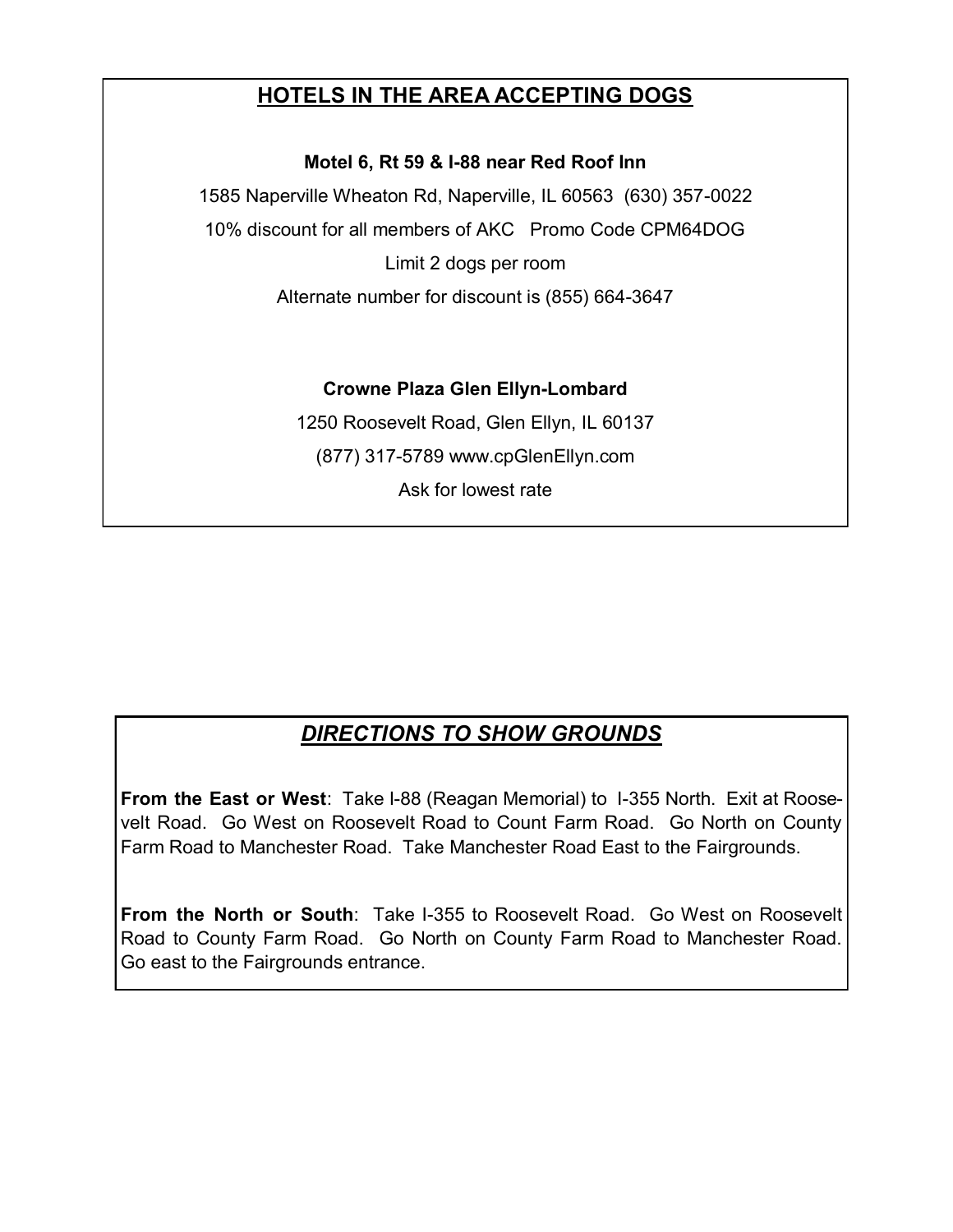## **RIBBON/ROSETTE AWARDS**

#### **Regular Classes**

| Best of Opposite Sex to Best of Breed Red and White Rosette |  |
|-------------------------------------------------------------|--|
|                                                             |  |
| High Combined in Rally Adv B & Exc B Green & Blue Rosette   |  |
|                                                             |  |
|                                                             |  |

### **NON-REGULAR CONFORMATION CLASSES**

| Best Veteran Dog & Bitch in Veteran Sweepstakes Pink & Green Rosette |  |
|----------------------------------------------------------------------|--|
| Best of Opposite Sex in Veteran Sweepstakes Lavender Rosette         |  |

## *TROPHIES AVAILABLE FOR ADOPTION*

| <b>Saturday Show 1</b> |          | <b>Saturday Show 2</b>                  |           | <b>Sunday Show</b>               |           |
|------------------------|----------|-----------------------------------------|-----------|----------------------------------|-----------|
| <b>BOB</b>             | \$50     | <b>BOS</b>                              | \$40      | <b>BOS</b>                       | \$40      |
| <b>BOW</b>             | \$20     | <b>BOW</b>                              | \$20      | <b>BOW</b>                       | \$20      |
| <b>RWD</b>             | \$10     | <b>RWD</b>                              | \$10      | <b>RWD</b>                       | \$10      |
| 6-9 Dog or Bitch       |          | $$5$ each $ 6-9$ Dog or<br><b>Bitch</b> |           | \$5 each 6-9 Dog or Bitch        | \$5 each  |
| 9-12 Dog or Bitch      |          | \$5 each $ 9-12$ Dog or Bitch           |           | \$5 each   9-12 Dog or Bitch     | \$5 each  |
| $12 - 18$ Dog or Bitch |          | \$5 each $ 12 - 18$ Dog or Bitch        |           | \$5 each $ 12 - 18$ Dog or Bitch | $$5$ each |
| Am Bred Dog or Bitch   | \$5 each | Am Bred Dog or Bitch                    | $$5$ each | Am Bred Dog or Bitch             | \$5 each  |
| Open Dog or Bitch      | \$5 each | Open Dog or Bitch                       |           | \$5 each   Open Dog or Bitch     | \$5 each  |
| <b>Veteran Bitch</b>   | \$15     | <b>Veteran Bitch</b>                    | \$15      | Veteran Dog                      | \$15      |
|                        |          |                                         |           | Veteran Bitch                    | \$15      |
|                        |          |                                         |           |                                  |           |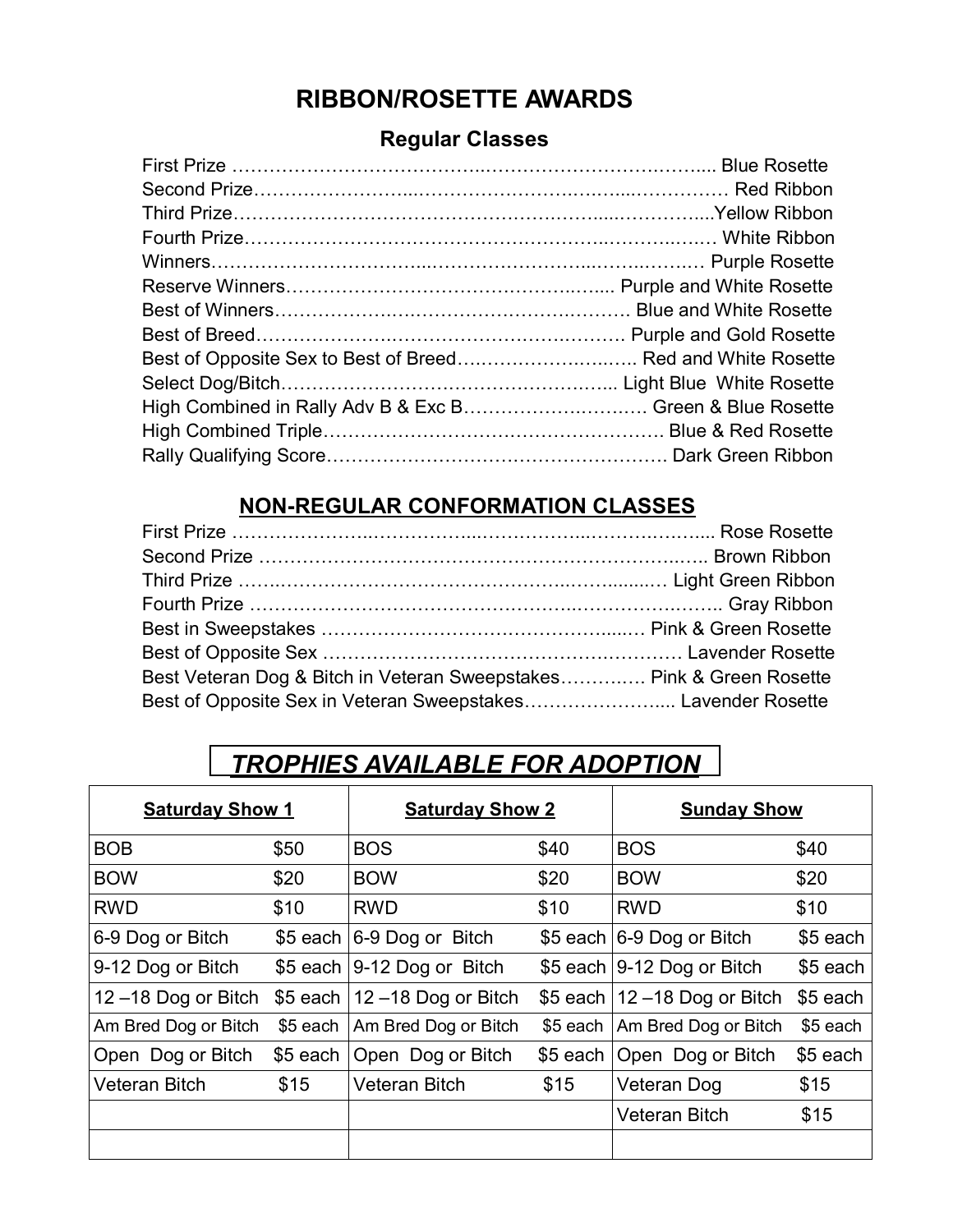| <b>NEINEA "ADOPT" A TROPHY</b>                                                                                                                                                                                                                                                                                      |  |  |  |  |
|---------------------------------------------------------------------------------------------------------------------------------------------------------------------------------------------------------------------------------------------------------------------------------------------------------------------|--|--|--|--|
| To be recognized in the catalog, we must receive your donation by Wednesday, June 1,<br>2022. Please list your name, kennel, "in Memoriam" or "In Honor of" exactly as you wish it to<br>appear in the catalog and return this form to:<br>Sue Lazar<br>1N575 Newton Ave.<br>Glen Ellyn, IL 60137<br>(630) 462-1817 |  |  |  |  |
| Email: Susan.Lazar@att.net                                                                                                                                                                                                                                                                                          |  |  |  |  |
|                                                                                                                                                                                                                                                                                                                     |  |  |  |  |
|                                                                                                                                                                                                                                                                                                                     |  |  |  |  |
|                                                                                                                                                                                                                                                                                                                     |  |  |  |  |
|                                                                                                                                                                                                                                                                                                                     |  |  |  |  |
|                                                                                                                                                                                                                                                                                                                     |  |  |  |  |
| <b>Wording for Saturday</b>                                                                                                                                                                                                                                                                                         |  |  |  |  |
|                                                                                                                                                                                                                                                                                                                     |  |  |  |  |
|                                                                                                                                                                                                                                                                                                                     |  |  |  |  |
|                                                                                                                                                                                                                                                                                                                     |  |  |  |  |
|                                                                                                                                                                                                                                                                                                                     |  |  |  |  |
|                                                                                                                                                                                                                                                                                                                     |  |  |  |  |
|                                                                                                                                                                                                                                                                                                                     |  |  |  |  |
|                                                                                                                                                                                                                                                                                                                     |  |  |  |  |
|                                                                                                                                                                                                                                                                                                                     |  |  |  |  |
| <b>Wording for Sunday</b>                                                                                                                                                                                                                                                                                           |  |  |  |  |
|                                                                                                                                                                                                                                                                                                                     |  |  |  |  |
|                                                                                                                                                                                                                                                                                                                     |  |  |  |  |
|                                                                                                                                                                                                                                                                                                                     |  |  |  |  |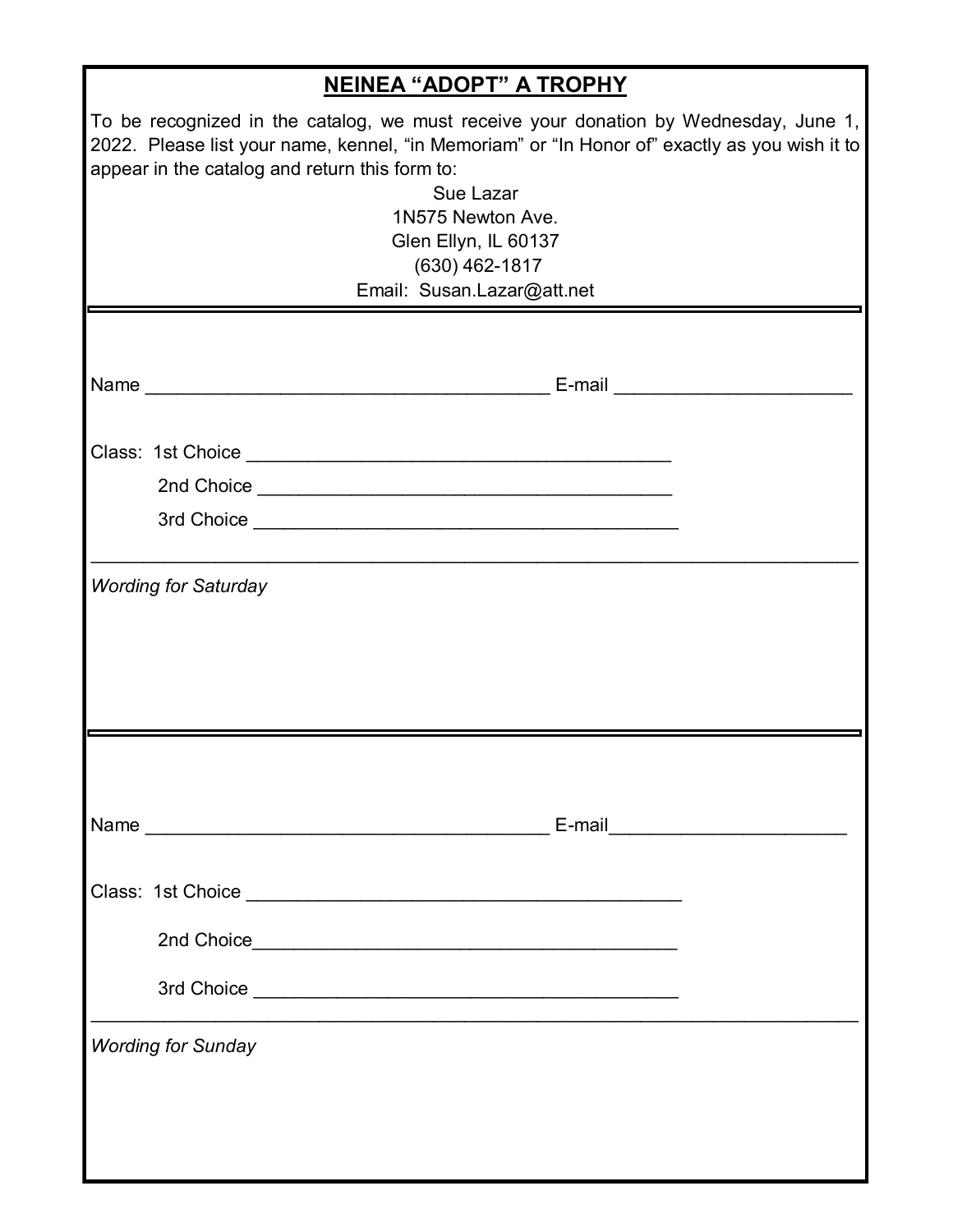# **Let There Be Food**

Boxed lunches will be available on Saturday between our two shows. They will be on a pre-order basis. Please provide your own beverage. The cost will be \$14.00 per box which includes Spring Mix, tomatoes, chips, pickle, condiments, and cookie.

Please choose from the following:

- Black Angus Beef w/cheese on Baguette
- Harvest Chicken Salad on Baguette (no cheese)
- The Veggie on 9-grain bread (spinach, tomato, cucumber, red onion, roasted peppers, and avocado w/herb mayo)

|                | <b>Boxed Lunch Order</b>                                                                                           |  |
|----------------|--------------------------------------------------------------------------------------------------------------------|--|
| Name:          |                                                                                                                    |  |
| Box selection: | Number:                                                                                                            |  |
|                | Box selection: <u>___________________</u><br>Number:                                                               |  |
|                | Send form and check made out to NEINEA to:<br><b>Leslie Forrest</b><br>21738 N. Hampton Court<br>Kildeer, IL 60047 |  |
|                | Deadline for orders Wednesday, June 22, 2022<br>                                                                   |  |

### **Curly Tailgate**

On Saturday join us for the NEINEA post-show Curly Tailgate Pizza Party! The menu will include a variety of pizzas, tossed salad, and dessert. The club will provide soda and water.

The cost is \$15.00 per person.

| <b>Curly Tailgate Pizza Party Order</b> |                                                                                                           |  |  |
|-----------------------------------------|-----------------------------------------------------------------------------------------------------------|--|--|
| Name:                                   |                                                                                                           |  |  |
| Number attending:                       |                                                                                                           |  |  |
|                                         | Send form and check made out to NEINEA to:<br>Ray Vaturro<br>41W058 Colson Drive<br>St. Charles, IL 60175 |  |  |
|                                         | Deadline for orders Wednesday, June 22, 2022                                                              |  |  |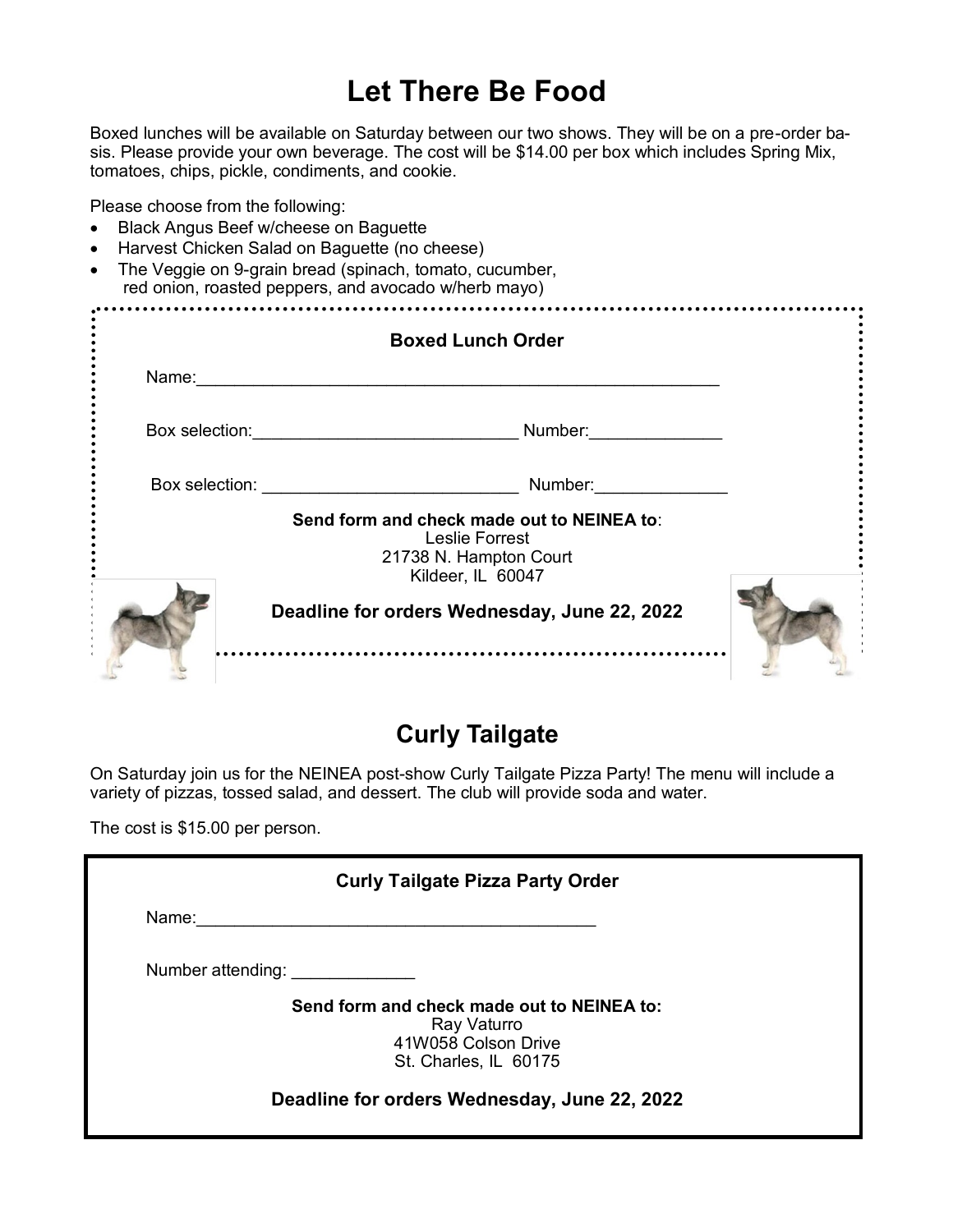#### **NEINEA CATALOG ADVERTISING**

*This is an ideal opportunity to showcase your breeding program and achievements.*

**The deadline for all catalog ads and photos is June 6, 2022**.

Catalog Advertising Rates:

| Full Page Ad             | \$35.00 | Additional Photos (each) \$7.00 |        |  |
|--------------------------|---------|---------------------------------|--------|--|
| (indicates one photo)    |         | (Limit 2 per page)              |        |  |
| Half Page                | \$25.00 | In Memoriam (per listing)       | \$5.00 |  |
| (Does not include photo) |         | <b>Business Card</b>            | \$5.00 |  |

#### **Conditions of Advertising:**

All ads must be prepaid in U.S. funds drawn on U.S. banks only. Unless you submit camera ready art, composition will be at the printers discretion. For best results, photographs should be black and white glossy, at least 5" x 7". You will be billed for all additional art or camera work. Please label all of your art work and photographs. You may pick up these materials at the Show Secretary's table during the show. NEINEA reserves the right to reject any advertising, and disclaims any responsibility for accuracy of ad contents.

|  |  | <b>NEINEA Catalog Advertising Space Reservation:</b> |
|--|--|------------------------------------------------------|
|  |  |                                                      |

Please reserve advertising space as follows:

|                                                                                                                                                                   | <b>Full Page</b><br>Half Page |  | <b>Business Card</b><br>Other |  |  |  |
|-------------------------------------------------------------------------------------------------------------------------------------------------------------------|-------------------------------|--|-------------------------------|--|--|--|
| Payment enclosed (payable to NEINEA in U.S. funds drawn on U.S. Banks only.)<br>Art work/photograph enclosed.<br>Copy enclosed, please typeset my ad and bill me. |                               |  |                               |  |  |  |
|                                                                                                                                                                   |                               |  |                               |  |  |  |
|                                                                                                                                                                   |                               |  | State <b>Zip Zip</b>          |  |  |  |
| <b>Return form to:</b><br>Jerry Lazar<br>1N575 Newton Ave.<br>Glen Ellyn, IL 60137<br>$(630)$ 462-1817<br>or email: jerry.lazar@att.net                           |                               |  |                               |  |  |  |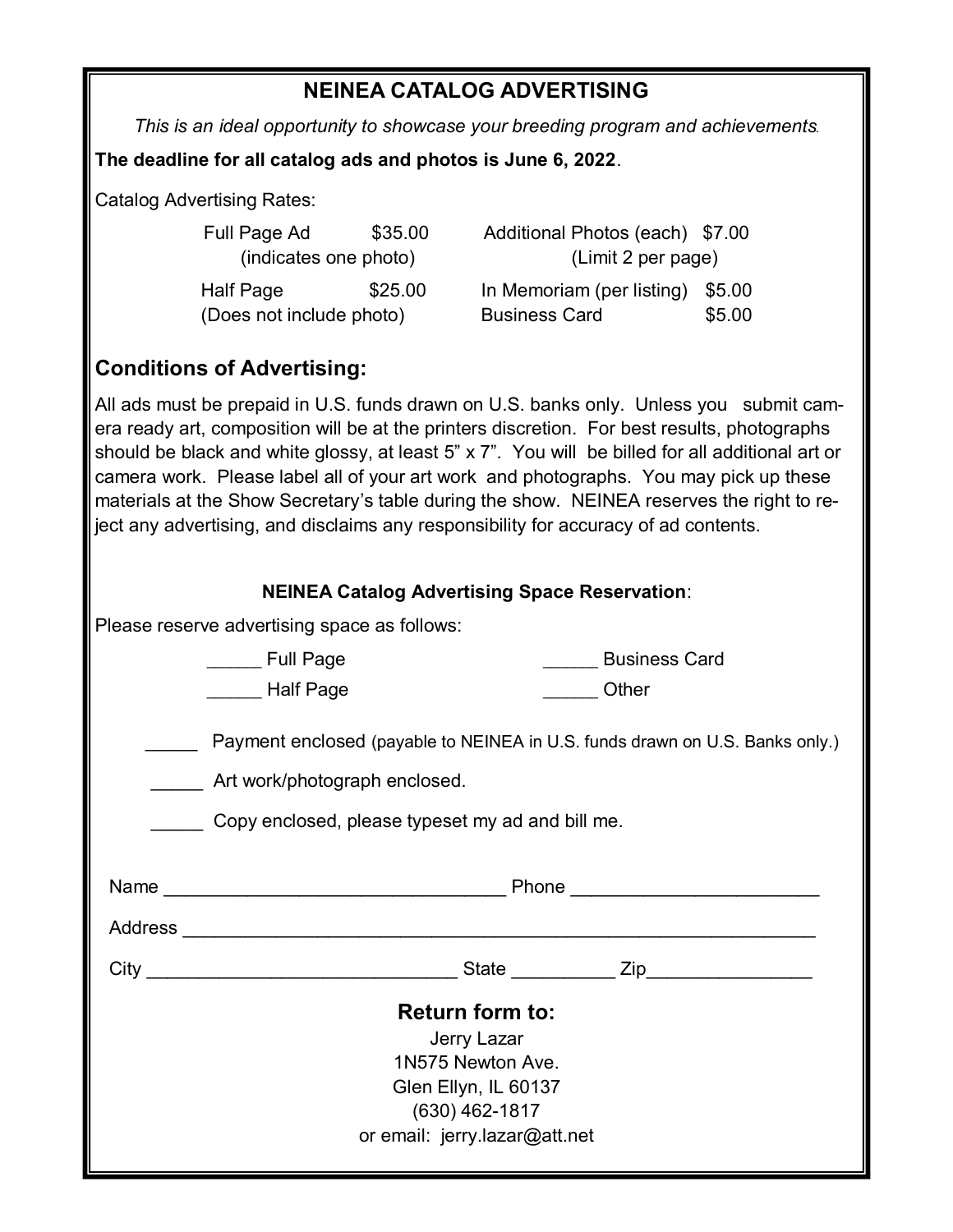## **EXHIBITORS PLEASE NOTE: THE FOLLOWING PERTAINS TO ALL EVENTS**

**RINGSIDE:** Dogs may arrive at any time prior to their scheduled time of judging. Judges will not wait for any dog. Owners and agents alone are responsible for the presence of their dogs at ringside when their class is called. The club, judges, stewards and secretary have no obligation or responsibility to announce or locate dogs that are not at ringside when required.

**LIABILITY**: It is expressly understood that exhibitors alone are responsible for the behavior of their dogs and/or children. Any exhibitor whose dogs and/or children create unnecessary disturbances or repeatedly engage in unsafe or disruptive behavior may at the discretion of the Show Committee, be asked to leave the show site. In such cases, no refund of any fees paid will be made. The clubs, hotel, and any of their agents or employees will assume no responsibility for any loss, damage or injury sustained by exhibitors or handlers or any of the dogs or property. And further assume no responsibility for injury to children. NEINEA does not agree to arbitrate claims as set forth on the Official AKC entry form for this event.

Exhibitors should follow their veterinarians recommendation to assure their dogs are free of internal and external parasites, any communicable diseases, and have appropriate vaccinations. Dogs found in an unsafe environment , distress or harm's way (for example: left unattended on a grooming table in a noose not attached to a safety release clip, left in a vehicle without proper ventilation) will be removed to safety. Exposing a dog to an unsafe environment, distress or harm's way is considered mistreatment. All persons attending this show hereby waive any claim for damages against the host club and hotel in the event a motor vehicle has to be entered to rescue a dog from overheating or improperly vented conditioning.

### **IMPORTANT ALERT FOR EXHIBITORS**

USPS MAIL DELIVERY HAS BEEN VERY ERRATIC, SOME MAIL TAKING WEEKS TO ARRIVE. PLEASE, DO NOT WAIT UNTIL THE LAST MINUTE TO SEND YOUR ENTRIES. WE CANNOT ACCEPT LATE ARRIVALS!!!



YOU CAN ENTER ONLINE BY GOING TO: HTTPS://RUN4FUNTN.NET/SHOP/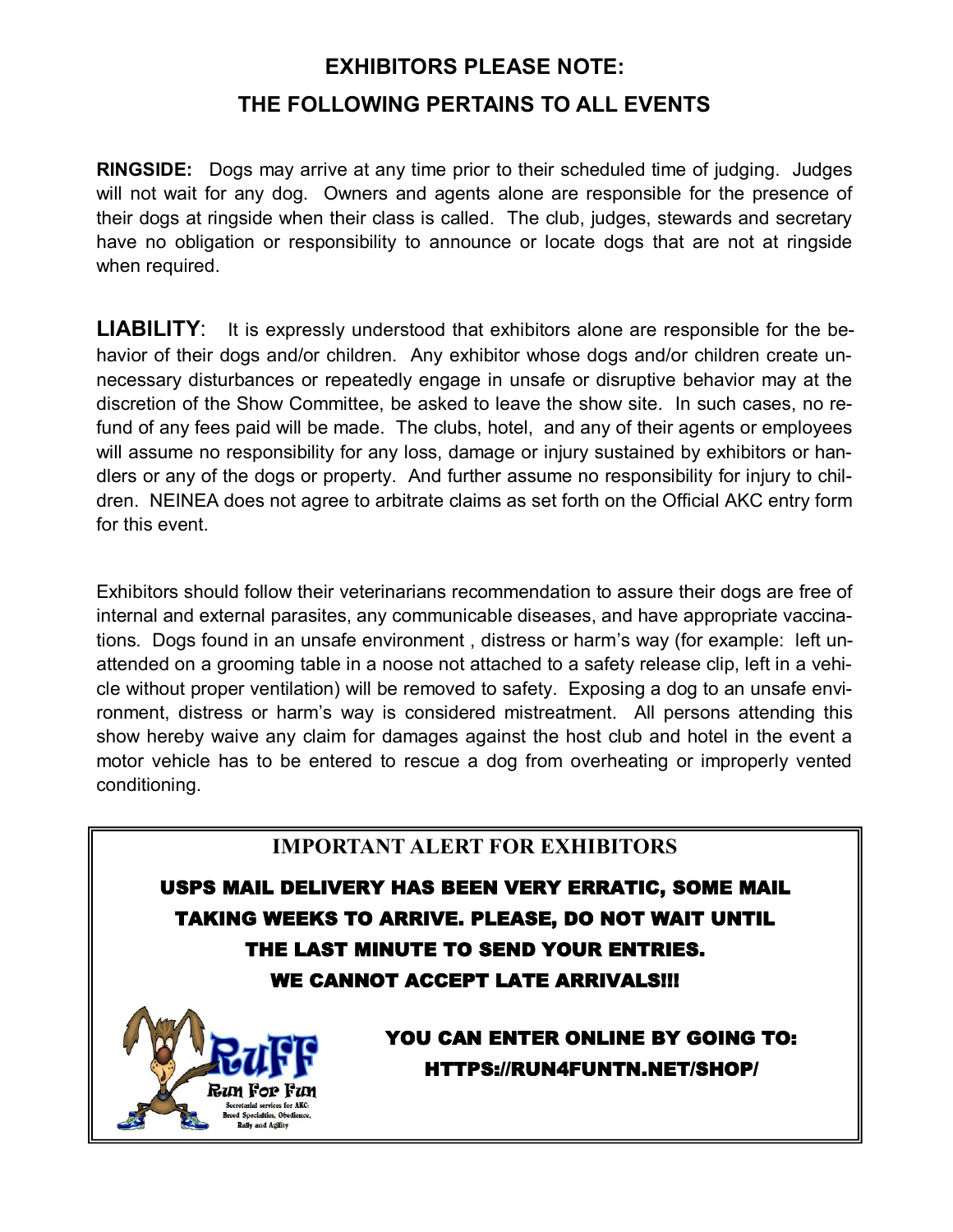## **2022 Covid Guidelines and Considerations**

The first priority of the **Northeastern Illinois Norwegian Elkhound Association** is the safety of all exhibitors, volunteers, and attendees of our 2022 Specialty Weekend. All of the CDC, AKC, state and county recommendations as they apply to indoor shows will be observed.

#### **Currently, the DuPage County Board requires proof of vaccination to utilize the fairground facilities.**

As of the publication of this Premium List, the **State of Illinois** is requiring strict adherence of a mask mandate for **ALL** indoor venues regardless of vaccination status. At this time all exhibitors, attendees, and volunteers **MUST** wear masks. The club will have masks available if you do not have one. If any of the above mandates are modified by the date of the shows, information will be posted reflecting the change on the NEINEA website.

#### **Further considerations:**

- 1. **PLEASE DO NOT ATTEND** our specialties if you feel sick, if you have tested positive within seven days prior to arrival, or have recently been exposed to someone who has tested positive.
- 2. **PLEASE** try to maintain proper social distance when at all possible.
- 3. Event attendees assume all risks related to exposure to communicable diseases.
- 4. Disinfecting spray, sanitizing wipes, and hand sanitizer will be available in several locations at the show site.
- 5. If weather permits, try to groom at your vehicle. Indoor set-up space will be available if necessary, but keep appropriate distance for each crating area.

#### 6. **THERE WILL BE NO BLOW DRYERS USED IN THE BUILDING**.

Thank you for your consideration of your personal safety and the safety of others in attendance at our shows. With your cooperation we are all assured of a safe and successful NEINEA Specialty Weekend.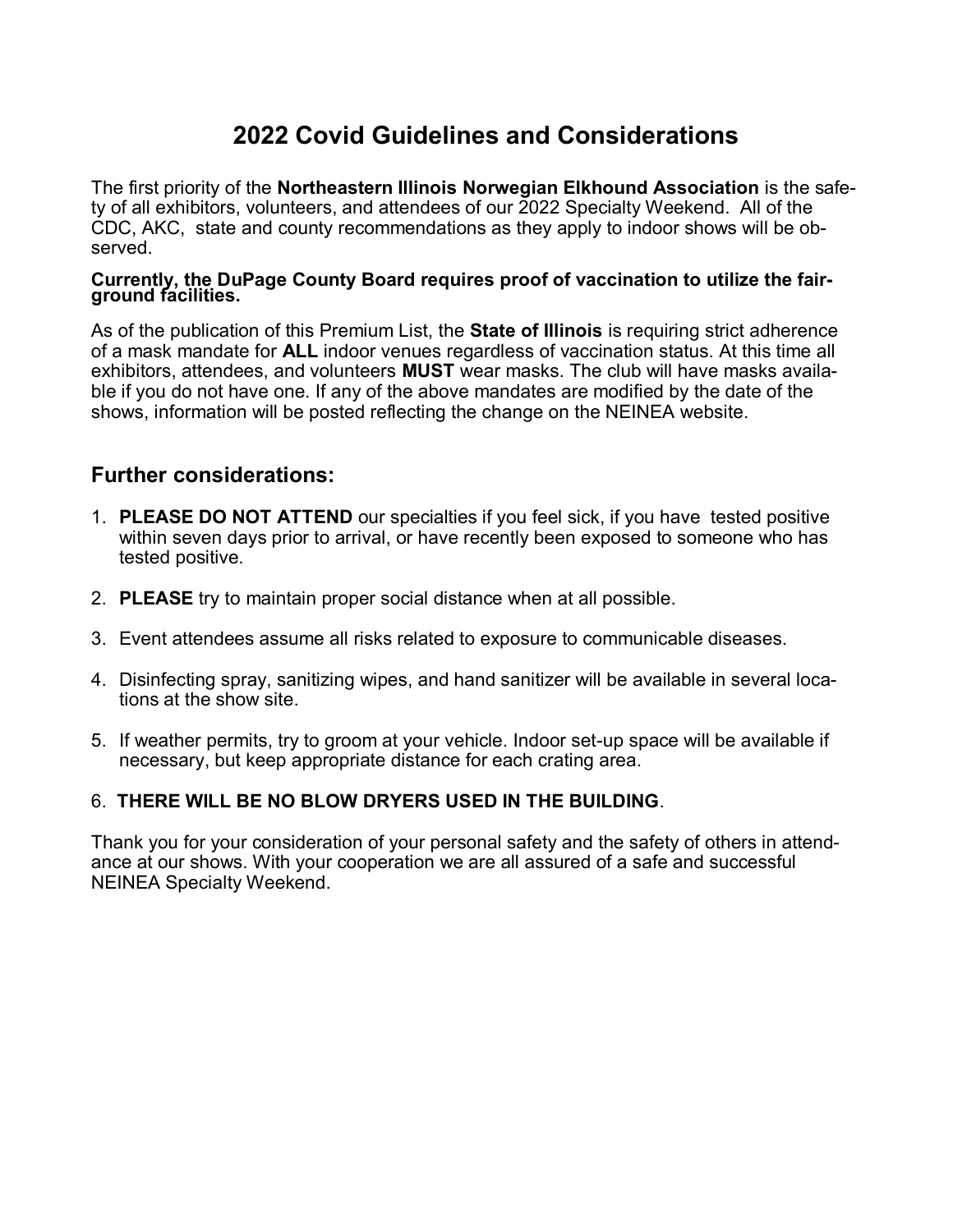| <b>OFFICIAL AMERICAN KENNEL CLUB ENTRY FORM</b><br><b>NEINEA Regional Specialty</b><br>DuPage County Fairgrounds, Wheaton, IL July 2 & 3, 2022                                                                                                                                                                                                                                                                                                                                                                                                                                                                                                                                                                                                                                                                                                                                                                            |                                                |                                          |                                            |  |  |  |  |  |  |
|---------------------------------------------------------------------------------------------------------------------------------------------------------------------------------------------------------------------------------------------------------------------------------------------------------------------------------------------------------------------------------------------------------------------------------------------------------------------------------------------------------------------------------------------------------------------------------------------------------------------------------------------------------------------------------------------------------------------------------------------------------------------------------------------------------------------------------------------------------------------------------------------------------------------------|------------------------------------------------|------------------------------------------|--------------------------------------------|--|--|--|--|--|--|
| <b>Check shows entering:</b>                                                                                                                                                                                                                                                                                                                                                                                                                                                                                                                                                                                                                                                                                                                                                                                                                                                                                              |                                                |                                          |                                            |  |  |  |  |  |  |
| Saturday, July 2, 2022 Show 1<br>Sunday, July 3, 2022                                                                                                                                                                                                                                                                                                                                                                                                                                                                                                                                                                                                                                                                                                                                                                                                                                                                     |                                                |                                          |                                            |  |  |  |  |  |  |
| Saturday, July 2, 2022 Show 2                                                                                                                                                                                                                                                                                                                                                                                                                                                                                                                                                                                                                                                                                                                                                                                                                                                                                             | Sweepstakes, July 3, 2022                      |                                          |                                            |  |  |  |  |  |  |
| Rally, July 3, 2022                                                                                                                                                                                                                                                                                                                                                                                                                                                                                                                                                                                                                                                                                                                                                                                                                                                                                                       |                                                |                                          |                                            |  |  |  |  |  |  |
| See page 3 of the premium for entry fees.<br>Entries close 6 p.m. (CST) June 8, 2022                                                                                                                                                                                                                                                                                                                                                                                                                                                                                                                                                                                                                                                                                                                                                                                                                                      |                                                |                                          |                                            |  |  |  |  |  |  |
|                                                                                                                                                                                                                                                                                                                                                                                                                                                                                                                                                                                                                                                                                                                                                                                                                                                                                                                           |                                                | <b>Make checks payable to NEINEA</b>     |                                            |  |  |  |  |  |  |
| Send entries & fees to:<br>Run4FunTN c/o Chris Allen<br>322 Tooley Branch Rd<br>Westmoreland, TN 37186                                                                                                                                                                                                                                                                                                                                                                                                                                                                                                                                                                                                                                                                                                                                                                                                                    | Prepaid \$6.00<br>Catalog?<br><b>No</b><br>Yes |                                          |                                            |  |  |  |  |  |  |
| Checks must be payable in U.S. Funds.<br>I enclose \$<br>for entry fees.<br>IMPORTANT: Read Instructions on reverse side carefully before filling out. Numbers in the boxes indicate sections of the instructions relevant to the information<br>needed in that box (PLEASE PRINT).                                                                                                                                                                                                                                                                                                                                                                                                                                                                                                                                                                                                                                       |                                                |                                          |                                            |  |  |  |  |  |  |
| <b>Norwegian Elkhound</b><br><b>Breed</b>                                                                                                                                                                                                                                                                                                                                                                                                                                                                                                                                                                                                                                                                                                                                                                                                                                                                                 | N/A<br>Variety <sup>1</sup>                    |                                          | Sex                                        |  |  |  |  |  |  |
| Dog Show Class <sup>23</sup>                                                                                                                                                                                                                                                                                                                                                                                                                                                                                                                                                                                                                                                                                                                                                                                                                                                                                              | Class <sup>3</sup> Division                    |                                          | Call Name                                  |  |  |  |  |  |  |
| <b>Additional Classes</b><br>Obedience Class (Jump<br>Height)                                                                                                                                                                                                                                                                                                                                                                                                                                                                                                                                                                                                                                                                                                                                                                                                                                                             | <b>Rally Class</b>                             | (Jump Height)                            | Junior Showmanship Class                   |  |  |  |  |  |  |
| Name of (See Back) Junior Handler (if any)                                                                                                                                                                                                                                                                                                                                                                                                                                                                                                                                                                                                                                                                                                                                                                                                                                                                                |                                                |                                          | <b>Junior Handler Number</b>               |  |  |  |  |  |  |
| Full AKC Name of Dog                                                                                                                                                                                                                                                                                                                                                                                                                                                                                                                                                                                                                                                                                                                                                                                                                                                                                                      |                                                |                                          |                                            |  |  |  |  |  |  |
|                                                                                                                                                                                                                                                                                                                                                                                                                                                                                                                                                                                                                                                                                                                                                                                                                                                                                                                           | (Enter Number Here)                            | Date of Birth                            |                                            |  |  |  |  |  |  |
| AKC No.<br>Foreign Reg No.<br>ILP No.<br>PAL No.                                                                                                                                                                                                                                                                                                                                                                                                                                                                                                                                                                                                                                                                                                                                                                                                                                                                          |                                                | Place of Birth (List Country)            |                                            |  |  |  |  |  |  |
| <b>Breeder</b>                                                                                                                                                                                                                                                                                                                                                                                                                                                                                                                                                                                                                                                                                                                                                                                                                                                                                                            |                                                |                                          |                                            |  |  |  |  |  |  |
| Sire                                                                                                                                                                                                                                                                                                                                                                                                                                                                                                                                                                                                                                                                                                                                                                                                                                                                                                                      |                                                |                                          |                                            |  |  |  |  |  |  |
| Dam                                                                                                                                                                                                                                                                                                                                                                                                                                                                                                                                                                                                                                                                                                                                                                                                                                                                                                                       |                                                |                                          |                                            |  |  |  |  |  |  |
| Actual Owners(s) <sup>4</sup>                                                                                                                                                                                                                                                                                                                                                                                                                                                                                                                                                                                                                                                                                                                                                                                                                                                                                             |                                                |                                          |                                            |  |  |  |  |  |  |
| <b>Owners Address</b>                                                                                                                                                                                                                                                                                                                                                                                                                                                                                                                                                                                                                                                                                                                                                                                                                                                                                                     |                                                |                                          | <b>New Address</b>                         |  |  |  |  |  |  |
| City                                                                                                                                                                                                                                                                                                                                                                                                                                                                                                                                                                                                                                                                                                                                                                                                                                                                                                                      |                                                | <b>State</b>                             | $Zip +4$                                   |  |  |  |  |  |  |
| Name of Owner's Agent (if any) at this show                                                                                                                                                                                                                                                                                                                                                                                                                                                                                                                                                                                                                                                                                                                                                                                                                                                                               |                                                |                                          |                                            |  |  |  |  |  |  |
| Exhibitor or owner MUST sign on the signature line beneath the instructions.                                                                                                                                                                                                                                                                                                                                                                                                                                                                                                                                                                                                                                                                                                                                                                                                                                              |                                                |                                          |                                            |  |  |  |  |  |  |
| I CERTIFY that I am the actual owner of the dog, or that I am the duly authorized agent of the actual owner whose name I have entered above. In consideration of<br>the acceptance of this entry, I (we) agree to abide by the rules and regulations of the American Kennel Club in effect at the time of this event, and by any addition-<br>al rules and regulations appearing in the premium list for this event, and further agree to be bound by the "Agreement" printed on the reverse side of this entry<br>form. I (we) certify and represent that the dog entered is not a hazard to persons or other dogs. This entry is submitted for acceptance on the foregoing represen-<br>tation and Agreement. I (we) agree to conduct myself (ourselves) in accordance with all such Rules and Regulations (including all provisions applying to discipline)<br>and to abide by any decisions made in accord with them. |                                                |                                          |                                            |  |  |  |  |  |  |
| Telephone #                                                                                                                                                                                                                                                                                                                                                                                                                                                                                                                                                                                                                                                                                                                                                                                                                                                                                                               |                                                | Are you a new exhibitor?<br>" No<br>"Yes | Owner / Handler Eligible?<br><del>N٥</del> |  |  |  |  |  |  |
| Email Address (An acknowledgement or receipt of entry may be sent to this email address if legible)                                                                                                                                                                                                                                                                                                                                                                                                                                                                                                                                                                                                                                                                                                                                                                                                                       |                                                |                                          |                                            |  |  |  |  |  |  |
| <b>Phone Number</b><br><b>Emergency Contact:</b>                                                                                                                                                                                                                                                                                                                                                                                                                                                                                                                                                                                                                                                                                                                                                                                                                                                                          |                                                |                                          |                                            |  |  |  |  |  |  |
|                                                                                                                                                                                                                                                                                                                                                                                                                                                                                                                                                                                                                                                                                                                                                                                                                                                                                                                           |                                                |                                          |                                            |  |  |  |  |  |  |